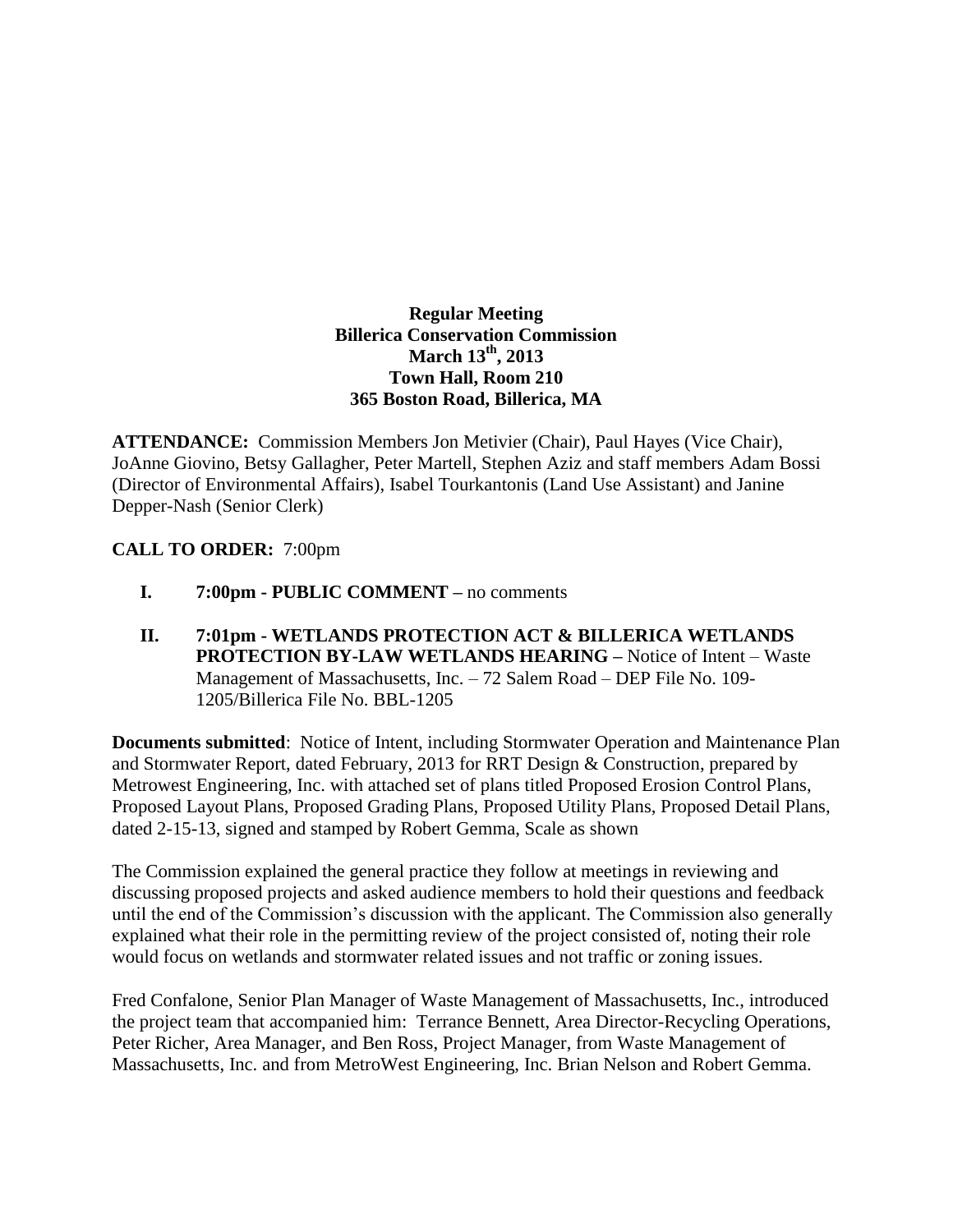Mr. Nelson discussed site conditions and the proposed project. The proposed project consisted of interior and exterior building renovations and site work at the former Boston Globe facility to convert the site for use as a proposed recyclable materials processing facility. Proposed improvements include adding truck loading bays to the building, installation truck scales, the addition of approximately 9,542 square feet of new pavement in the westerly parking lot, the addition of stormwater controls, and renovation and relocation of existing underground utilities. Mr. Confalone gave a general overview of the recycling facility's proposed operations.

The Commission and project team discussed the proposed project. Concerns raised by the Commission focused mainly on the proposed project's compliance with the Massachusetts Stormwater Management Standards. Concerns noted included the need to ensure the facility's interior drainage system is not connected to the exterior stormwater system and ensuring the proposed retrofitting of the existing site stormwater system complies with the Stormwater Standards. Commissioners also noted concerns with potential neighborhood impacts from truck traffic that will be associated with the recycling operation. Traffic concerns were discussed with the project team. The Commission requested several revisions be made to the proposed plans and requested the applicant fund a peer review of the NOI by an independent civil engineer to review the proposal's compliance with the Stormwater Standards. The applicant agreed to the peer review.

Members of the audience expressed concerns and asked questions regarding the proposed project:

David Johnson, 113 Gray St, presented and reviewed photos he took around the site with the Commission and discussed concerns with drainage and traffic. Mr. Johnson also expressed concerns with the recycling operation itself and types of materials to be processed. The applicant's team responded to questions and concerns.

JoAnne Marzullo, 118 Salem Road, supported the peer review and expressed concerns regarding potential neighborhood impacts from the operation and truck traffic.

L. Jack, Salem Road, questioned the site selected for the proposed operation and asked if a more suitable location could be found away from residential areas.

Several additional unidentified audience members asked questions of the project team focusing on traffic, general site suitability concerns and zoning concerns. Audience members asked why the proposed project did not require review and permitted by other Town boards. The Commission discussed their role in permitting of the proposed project noting that it was their understanding that no additional review of the proposed project was required by law by other permitting authorities such as the Planning Board or Zoning Board of Appeals. The Commission noted residents who had concerns outside of the Commission's legal focus could contact the Town Manager's Office or Building Department to further discuss such issues. Members of the audience expressed some frustration noting the Commission's hearing were the only public forum for them to have input on the proposed project.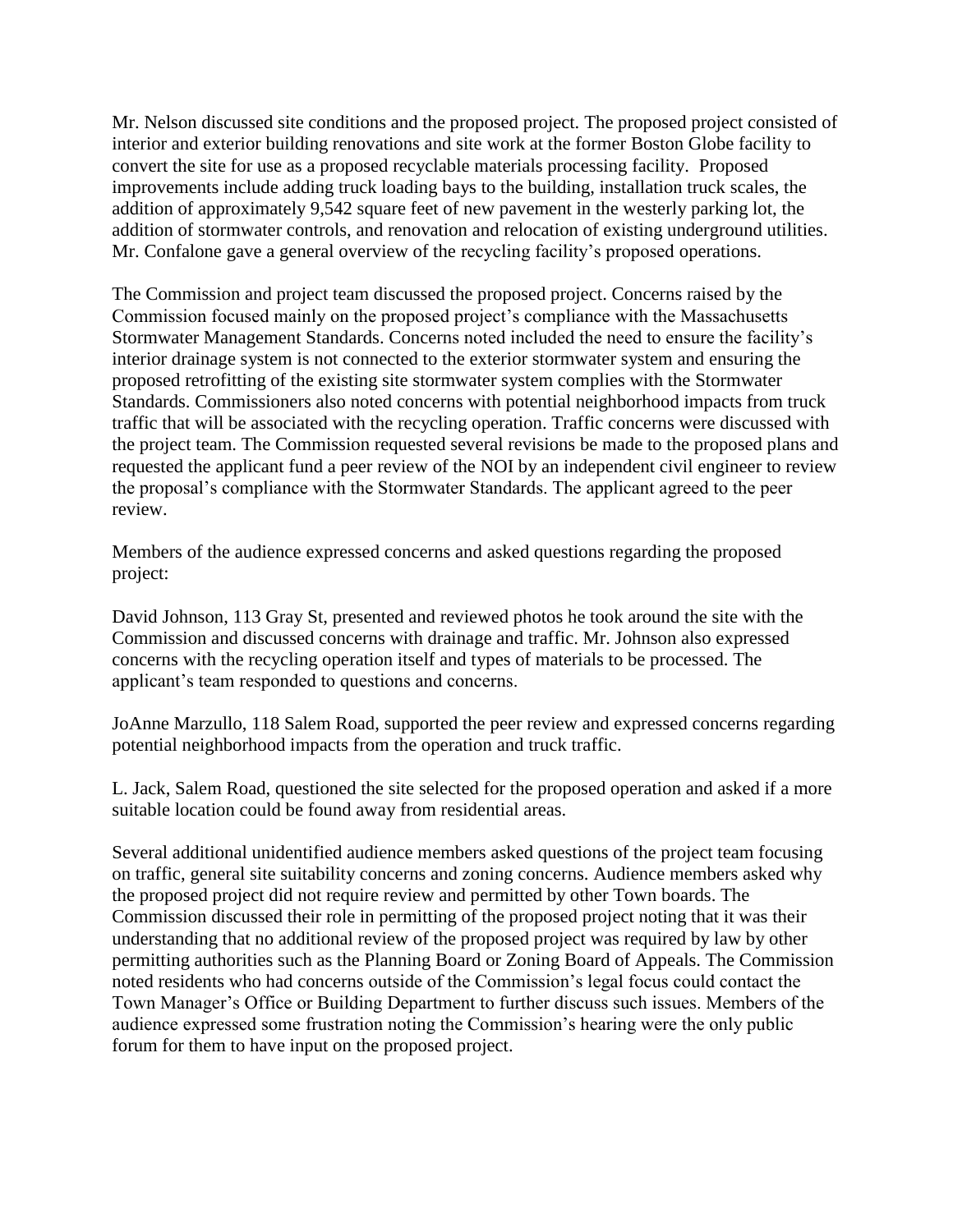The Commission and applicant discussed peer review logistics and agreed to attempt to have the peer review completed by the Commission's April 10, 2013 public hearing. The Commission noted there was no guarantee the peer review would be finalized by April 10, 2013 but all parties agreed to attempt to work through the process by that date. The Applicant requested to continue the hearing to April 10, 2013 and Commission directed the Director to begin the process of retaining a peer review consultant for the case.

**MOTION:** TO continue this Hearing to April 10<sup>th</sup>, 2013. Moved by Commissioner Giovino, seconded by Commissioner Hayes. Carried. All in favor.

**III. 7:58pm - WETLANDS PROTECTION ACT & BILLERICA WETLANDS PROTECTION BY-LAW WETLANDS HEARING –** Notice of Intent – Continued Public Hearing - Steve Mullane – 24 Marshbrook Road – DEP File No. 109-1202/Billerica File No. BBL-1202

Documents submitted: **2-22-13** – Correspondence from Douglas Smith to Janine Depper-Nash re. update on 24 Marshbrook

**- 3-8-13** – Correspondence from Douglas Smith to Janine Depper-Nash re. Agenda

**MOTION:** TO continue this Hearing to March  $27<sup>th</sup>$ , 2013 at the Applicant's request. Moved by Commissioner Giovino, seconded by Commissioner Aziz. Carried. All in favor.

## **IV. ADMINISTRATIVE MATTERS/DIRECTOR'S REPORT Minutes:**

1-9-13 - **MOTION:** TO accept the minutes as drafted. Moved by Commissioner Giovino, seconded by Commission Hayes. Carried. 1 abstained (Commissioner Martell). 12-12-12 – **MOTION**: TO accept the minutes as drafted. Moved by Commissioner Giovino, seconded by Commissioner Hayes. Carried. All in favor.

**Review Draft Enforcement Orders** – The Director distributed 2 draft Enforcement Orders, one for 2 Nashua Road and one for Villages at Pinehurst subdivision to the Commission for review and discussion. Members were asked to review the Villages EO and submit edits and comments next week. The Commission reviewed the final draft EO for 2 Nashua Road and instructed the Director to issue the EO as drafted.

The Director noted that the Commission previously asked if they could require a performance bond be put up by a violator as a requirement of an Enforcement Order. The Director reported that based on his research and discussion on the topic with town legal counsel, the Commission could not require a performance bond as part of an Enforcement Order. The Director clarified that performance bonds can be required as part of an Order of Conditions permitting a proposed project. The Commission and Director discussed these points.